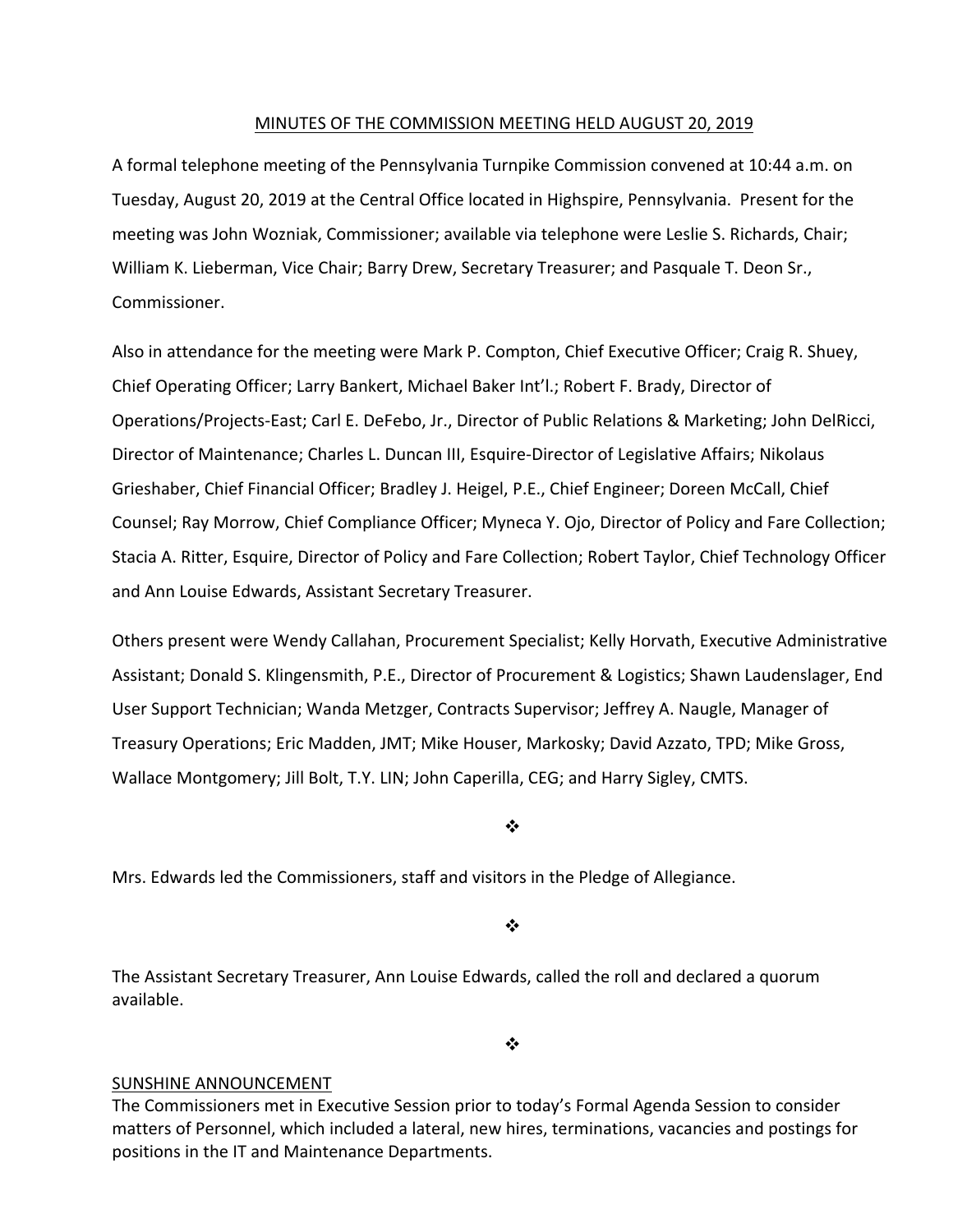The Commissioners also engaged in non‐deliberative, informational discussions regarding various actions and matters, which have been approved at previous public meetings.

#### ❖

# PUBLIC COMMENT

Mrs. Edwards: The public is welcome to address the Commission regarding items listed on the Agenda or other items not listed on the Agenda that are within the Commission's authority or control. In order to conduct an orderly and effective meeting, all persons wishing to address the Commission should have signed in a requested time to speak. If you have not done so, you are invited to do so at this time.

There were no requests to address the Commission.

 $\frac{1}{2}$ 

## MINUTES OF THE MEETING

Motion‐That the Minutes of the meeting held August 6, 2019 be approved and filed as submitted‐was made by Commissioner Wozniak, seconded by Commissioner Deon, and passed unanimously.

#### $\cdot$

## COMMUNICATIONS

Motion‐That the Commission approves the memos received from the Chief Counsel and the Director of Procurement & Logistics‐was made by Commissioner Wozniak, seconded by Commissioner Deon, and passed unanimously.

#### ❖

## PERSONNEL

Motion‐That the Commission approves the Personnel as submitted‐was made by Commissioner Wozniak, seconded by Commissioner Deon, and passed unanimously.

UNFINISHED BUSINESS

No Unfinished Business to consider.

 $\cdot$ 

❖

## NEW BUSINESS

## CAPITAL PLAN ADDITION

Motion‐That the Commission approves the addition of a new project to the FY2020 10‐year Capital Plan for the replacement of Bridge DB‐203 at MP 346.82 and approve advertising for an engineering firm to perform the preliminary and final design services for the replacement of Bridge DB‐203 at MP 346.82‐was made by Commissioner Wozniak, seconded by Commissioner Deon, and approved unanimously.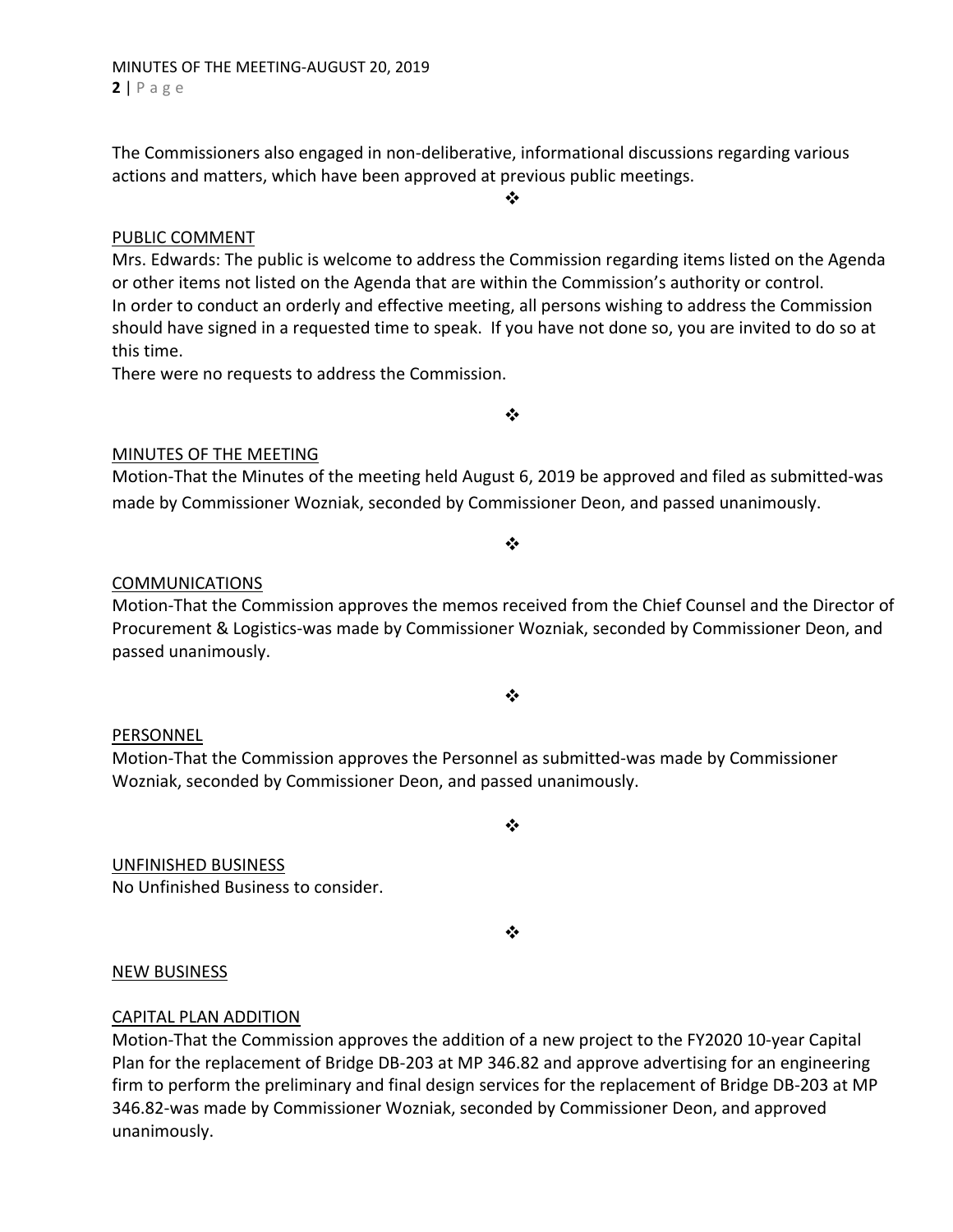#### $\bullet \bullet$

# AGREEMENTS

Motion‐That the Commission approves the negotiation and execution of the Amendments and a Memorandum of Understanding for the items listed in memos "a" through "c":

- a. Amendment to our agreement with Travel Boards for the travel board and logo board programs, exercising the option to renew the agreement for an additional year;
- b. Amendment to our agreement with Information Logistics for web and smartphone app services; to extend the agreement for up to four (4) years to ensure uninterrupted services until transition to the awarded vendor; the estimated not‐to‐exceed cost is \$3,600,000.00 if the entire, four‐year term is needed;
- c. Memorandum of Understanding with Marshall Township for the transfer of the required right‐of‐ way for Mount Pleasant Road, construction and modification of new and existing Township stormwater management facilities, and the construction of a new sidewalk as part of the total reconstruction project from MP 28.00 to MP 31.00.

‐was made by Commissioner Wozniak, seconded by Commissioner Deon, and passed unanimously.

 $\bullet^{\bullet}_{\bullet} \bullet$ 

# RIGHT‐OF‐WAY REQUEST

Motion-That the Commission approves the Right-of-Way Requests for the items listed in memos "a" through "f":

- a. Acquisition of Right‐of‐Way #14S310 (Donald B. Minchoff), a total take parcel necessary for construction of the Mon/Fayette Expressway, Rt. 51 to I‐376, by authorizing payment of \$84,942.31 representing fair market value, pro-rated taxes and recording fees to Arrow Land Solutions, LLC, escrow agent; authorize the appropriate Commission officials to execute the Agreement of Sale and other documents that may be required for closing; authorize the payment of additional statutory damages as calculated by the Right‐of‐Way Administrator and approved by the Chief Counsel; and payment of fair market value to the property owner is contingent upon his delivery of a deed as prepared by the Legal Department;
- b. Acquisition of Right‐of‐Way #15023‐A (RWS Land Company, Inc.), a partial take parcel necessary for the total reconstruction project from MP 57.00 to MP 67.00 by authorizing payment of \$35,369.00 representing fair market value and pro‐rated taxes to RWS Land Company, Inc.; authorize the appropriate Commission officials to execute the Agreement of Sale and other documents that may be required for closing; authorize the payment of additional statutory damages as calculated by the Right‐of‐Way Administrator and approved by the Chief Counsel; and payment of fair market value to the property owner is contingent upon the delivery of a deed prepared by the Legal Department;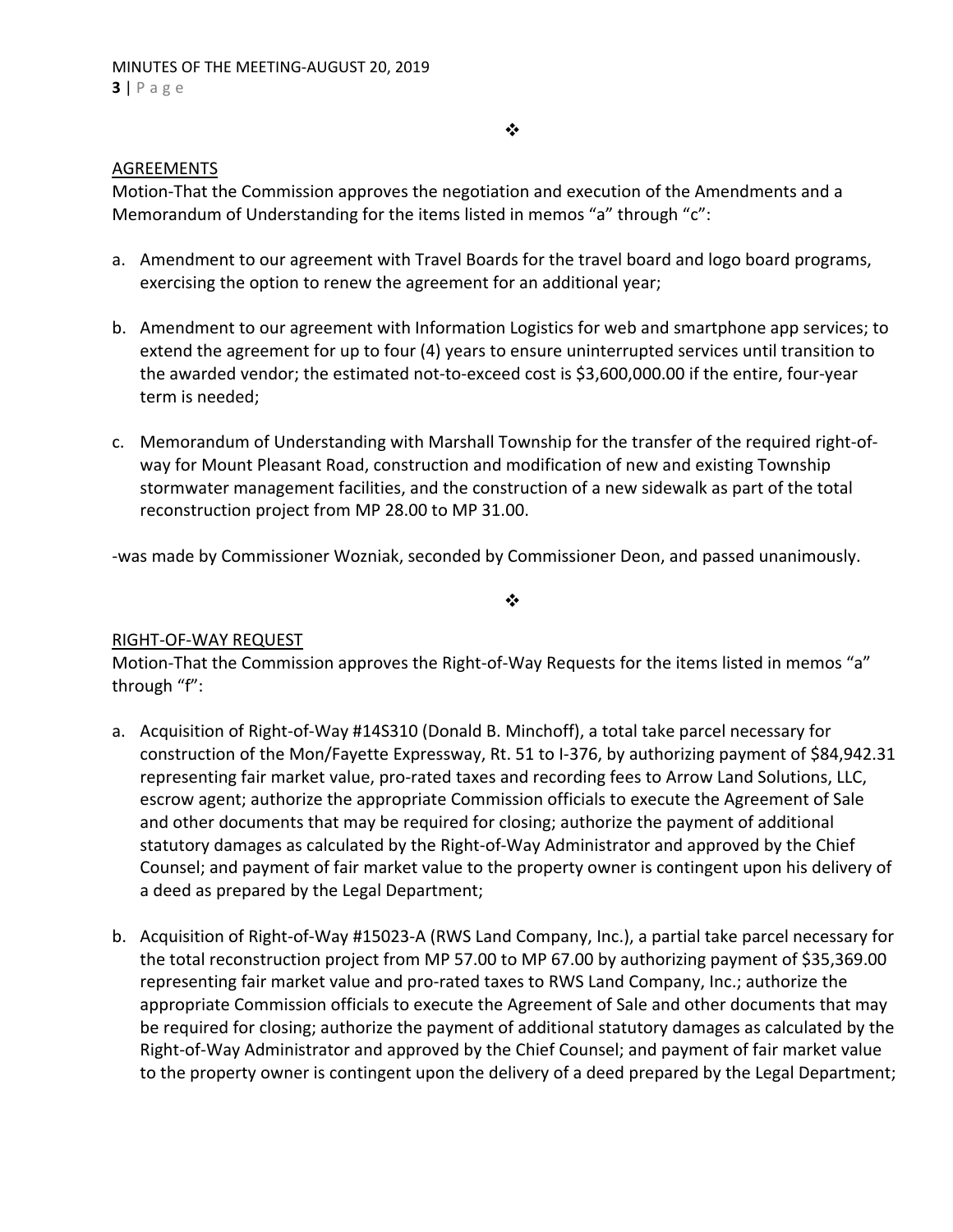#### MINUTES OF THE MEETING‐AUGUST 20, 2019 **4** | Page

- c. Settlement of Right‐of‐Way #14198 (Gary A. & Roxanne M. Shute; Great Lakes Energy Partners, LLC), a partial take parcel necessary for construction of the Southern Beltway, US 22 to I‐79, by authorizing payment of \$89,646.50 representing the balance of settlement funds and Section 710 damages to Babst, Calland, Clements and Zomnir, P.C., escrow agent; and authorize the appropriate Commission officials to execute the Settlement Agreement and Release, as reviewed and approved by the Legal Department; and payment of the settlement funds to the Condemnees is contingent upon the receipt of an executed Settlement Agreement and Release, as approved by the Legal Department;
- d. Acquisition of Right‐of‐Way #14S234 (Katrina Albright), a total take parcel necessary for construction of the Mon/Fayette Expressway, Rt. 51 to I‐376, by authorizing payment of \$82,054.88 representing fair market value, pro‐rated taxes and recording fees to Universal Settlement Services of PA, LLC, escrow agent; authorize the appropriate Commission officials to execute the Agreement of Sale and other documents that may be required for closing; authorize the payment of additional statutory damages as calculated by the Right‐of‐Way Administrator and approved by the Chief Counsel; and payment of fair market value to the property owner is contingent upon the delivery of a deed as prepared by the Legal Department;
- e. Accept a donation from LPS Investment Partnership of its interest in unmined, undisturbed coal and support estate which is necessary for support of the surface and roadway for construction of the Southern Beltway, US 22 to I‐79; authorize the appropriate Commission officials to execute the documents required to effectuate the donation of the support estate, including the authorization for the Chief Financial Officer to execute the necessary tax forms. Final acceptance of the coal interests at issue is contingent upon the Legal Department's review and approval of the necessary quit claim deed;
- f. Acquisition of Right‐of‐Way #7209‐RA (Seth C. & Vick L. Naugler), a partial take parcel necessary for the total reconstruction project from MP A38.00 to MP A44.00, by authorizing payment of \$1,100.00 representing fair market value to Seth C. & Vicki L. Naugler; authorize the appropriate Commission officials to execute the Temporary Construction Easement and other documents that may be required for closing; authorize the payment of additional statutory damages as calculated by the Right‐of‐Way Administrator and approved by the Chief Counsel; and payment of fair market value to the property owners is contingent upon the delivery of the Temporary Construction Easement as prepared by the Legal Department.

‐was made by Commissioner Wozniak, seconded by Commissioner Deon, and passed unanimously.

## ❖

## ADVERTISING

Motion-That the Commission approves advertising for the items listed in memos "a" and "b":

a. Two (2) engineering or construction management firms to perform open‐end construction inspection services from MP 247.00 to the Delaware River Bridge, and on the Northeast Extension;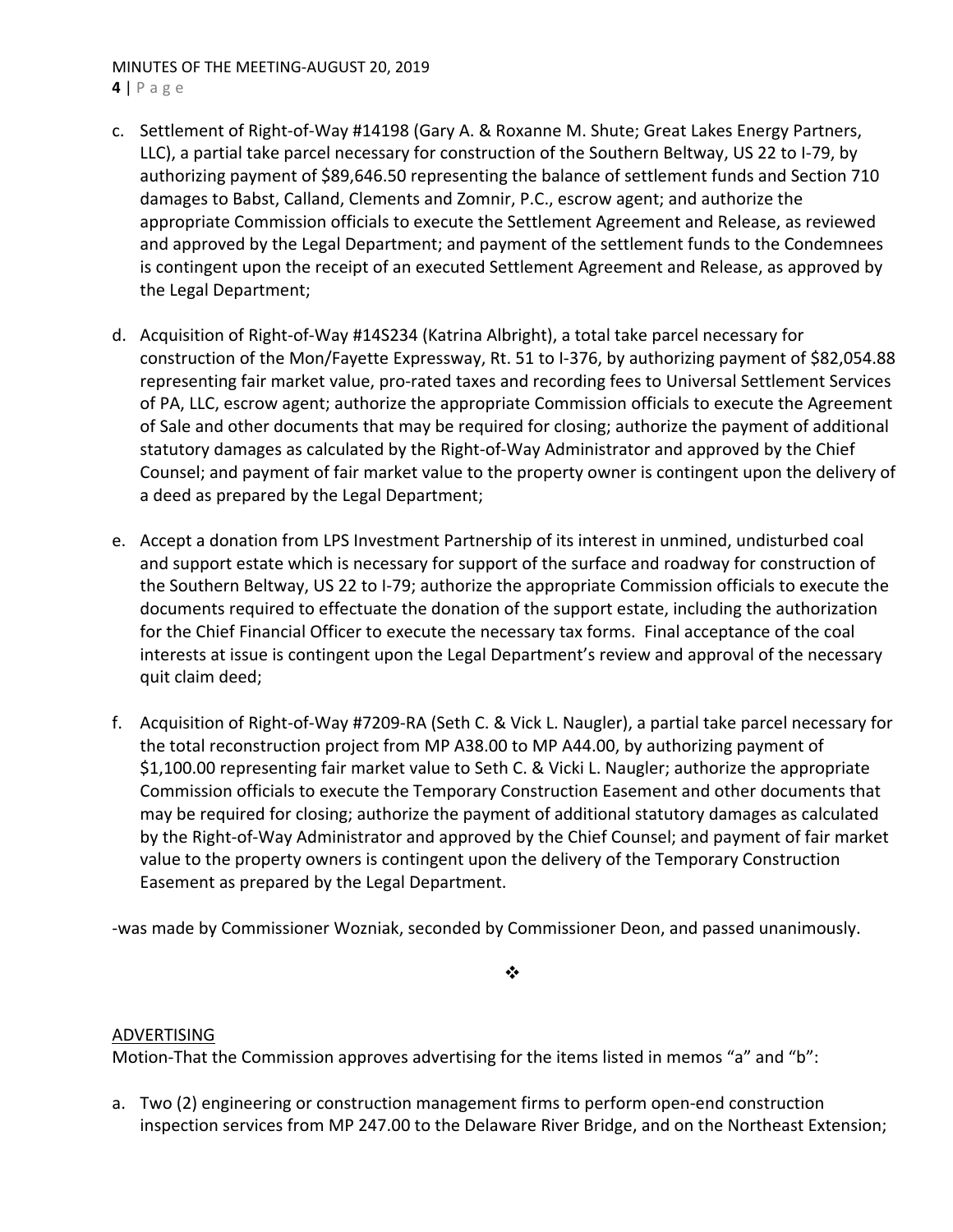#### MINUTES OF THE MEETING‐AUGUST 20, 2019 **5** | Page

b. Three (3) engineering or construction management firms to perform open‐end construction management and construction inspection services from MP 247.00 to the Delaware River Bridge, and on the Northeast Extension.

‐was made by Commissioner Wozniak, seconded by Commissioner Deon, and passed unanimously.

## $\frac{1}{2}$

# PURCHASE ORDERS

Motion‐That the Commission the Award of Bids, Change Orders and Issue Purchase Orders for the items listed in memos "a" through "i":

a. Anti‐skid material, to the lowest responsive and responsible bidders:

| New Enterprise Stone & Lime | \$127,740.50 |
|-----------------------------|--------------|
| Glacial Sand & Gravel Co.   | 41,537.50    |
| Hempt Bros., Inc.           | 16,352.50    |
| <b>TOTAL AWARD:</b>         | \$185,630.50 |

- b. Change order for Varonis software maintenance with ePlus Technology, Inc., to purchase additional licenses and co‐terming services with previous OneDrive and Azure modules; at a cost of \$109,185.95;
- c. Unleaded gasoline, exercising the option to extend the contracts for an additional two months (from  $9/1/19$  to  $10/31/19$ ) to permit time for re-bidding;

| <b>Petroleum Traders</b>        | \$65,000.00  | Homewood, Jeff Hills, Harr City, Pocono, Wyoming Valley |
|---------------------------------|--------------|---------------------------------------------------------|
| Glassmere Fuel                  | 40,000.00    | Gibsonia, Donegal, Greensburg                           |
| <b>Bedford Valley Petroleum</b> | 50,000.00    | Searights, Kegg, Everett, Burnt Cabins                  |
| <b>Talley Petroleum</b>         | 55,000.00    | New Cumberland, Mt. Gretna, Bowmansville, Slatington    |
| PAPCO, Inc.                     | 5,000.00     | Newville                                                |
| Riggins, Inc.                   | 45,000.00    | Devault, Trevose, Quakertown                            |
| <b>TOTAL EXTENSION:</b>         | \$260,000.00 |                                                         |

- d. Change order for the Lehigh Tunnel controls preventative maintenance contract (through May 2023) with Honeywell International, Inc., to add funding for the replacement of the fire alarm panels; at a cost of \$63,274.49;
- e. Asphalt sealant, exercising the option to renew the contract for an additional year (October 1, 2019 – September 30, 2020) with Crafco, Inc.; at a cost of \$125,000.00;
- f. Change order for Eagles radio sponsorship, to add funds for the 2019 season with CBS Radio, Inc. of Philadelphia; at a cost of \$78,000.00;
- g. Replacement lights for the Tuscarora Tunnel, utilizing the Commonwealth's contract with Schaedler Yesco Distribution, Inc.; at a cost of \$629,837.60;
- h. Catch basin cleaner chassis, utilizing the Commonwealth's contract with Legacy Truck Centers, Inc.; at a total award of \$127,717.00;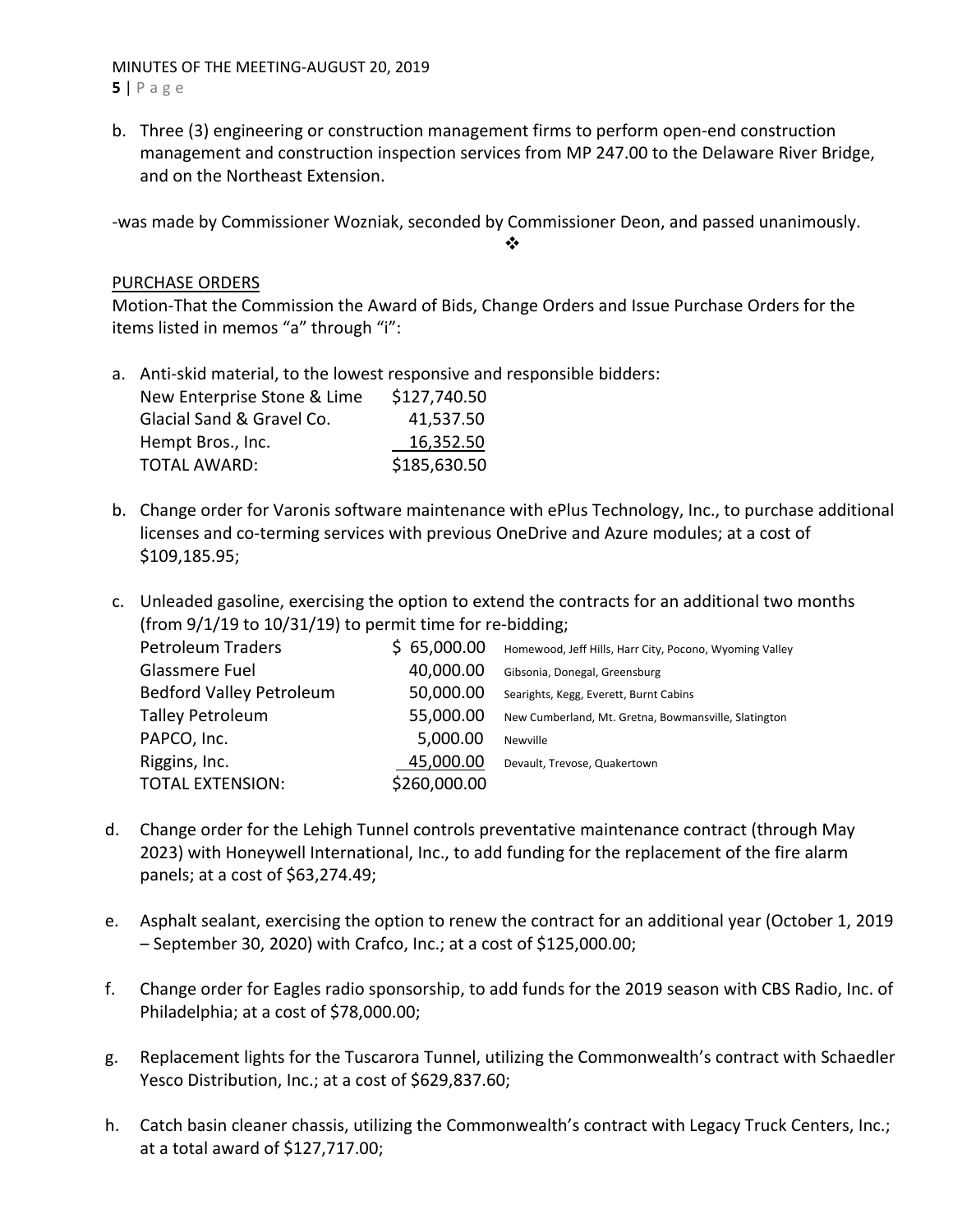i. Catch basin clean body, utilizing the Commonwealth's contract with GapVax, Inc.; at a total award of \$322,235.00.

‐was made by Commissioner Wozniak, seconded by Commissioner Deon, and passed unanimously.

 $\ddot{\bullet}$ 

# AWARD OF CONTRACT

Motion‐That the Commission approves the Award of Contract #T‐129.30R001‐3‐02 for slope repairs between MP 129.35 and MP 130.10, to the lowest responsive and responsible bidder, Clearwater Construction, Inc.; at a not‐to‐exceed amount of \$1,750,000.00 and a contingency of \$75,000.00‐was made by Commissioner Wozniak, seconded by Commissioner Deon, and passed unanimously.

❖

# CHANGE ORDER

Motion‐That the Commission approves Change Order #19 for Contract #T‐040.00T001‐3‐09 for roadway and bridge reconstruction from MP 39.62 to MP 44.04 and bituminous resurfacing from MP 47.07 to MP 47.78 with Trumbull Corporation, for an additional \$1,255,082.72 for class 1 excavation, subbase, overexcavation and backfill, adjustments to Hartwood Acres Wetland drain cells and payment adjustments for asphalt materials; for a revised not-to-exceed amount of \$95,350,330.58-was made by Commissioner Wozniak, seconded by Commissioner Deon; Commissioner Lieberman abstained. VICE CHAIR LIEBERMAN: I abstain on this item because Trumbull Corporation is a client of my firm.

# SUPPLEMENTS

Motion‐That the Commission approves the negotiation and execution of the Supplemental Agreements for the items listed in memos "a" through "e":

❖

- a. Supplemental Agreement #1 for open-end geotechnical engineering services with Earth, Inc., for an additional \$400,000.00 to continue geotechnical engineering services until new contracts are executed; for a revised not‐to‐exceed amount of \$1,300,000.00;
- b. Supplemental Agreement #1 for open‐end construction inspection services for the Southern Beltway, S.R. 22 to I-79 (Sections 55-C2-1, 55-M, 55-T), with Larson Design Group, Inc. for an additional \$2,900,000.00 due to delayed construction, increased construction inspection rates; and continued consistent construction inspection services through the completion of construction; for a revised not‐to‐exceed amount of \$9,400,000.00; and extend the completion date to December 31, 2022;
- c. Supplemental Agreement #1 for open‐end construction inspection services for the Southern Beltway, S.R. 22 to I-79 (Sections 55-A2, 55 C2-1, 55-S), with L. R. Kimball for an additional \$2,900,000.00 due to delayed construction, increased construction inspection rates; and continued consistent construction inspection services through the completion of construction; for a revised not-to-exceed amount of \$9,400,000.00; and extend the completion date to December 31, 2022;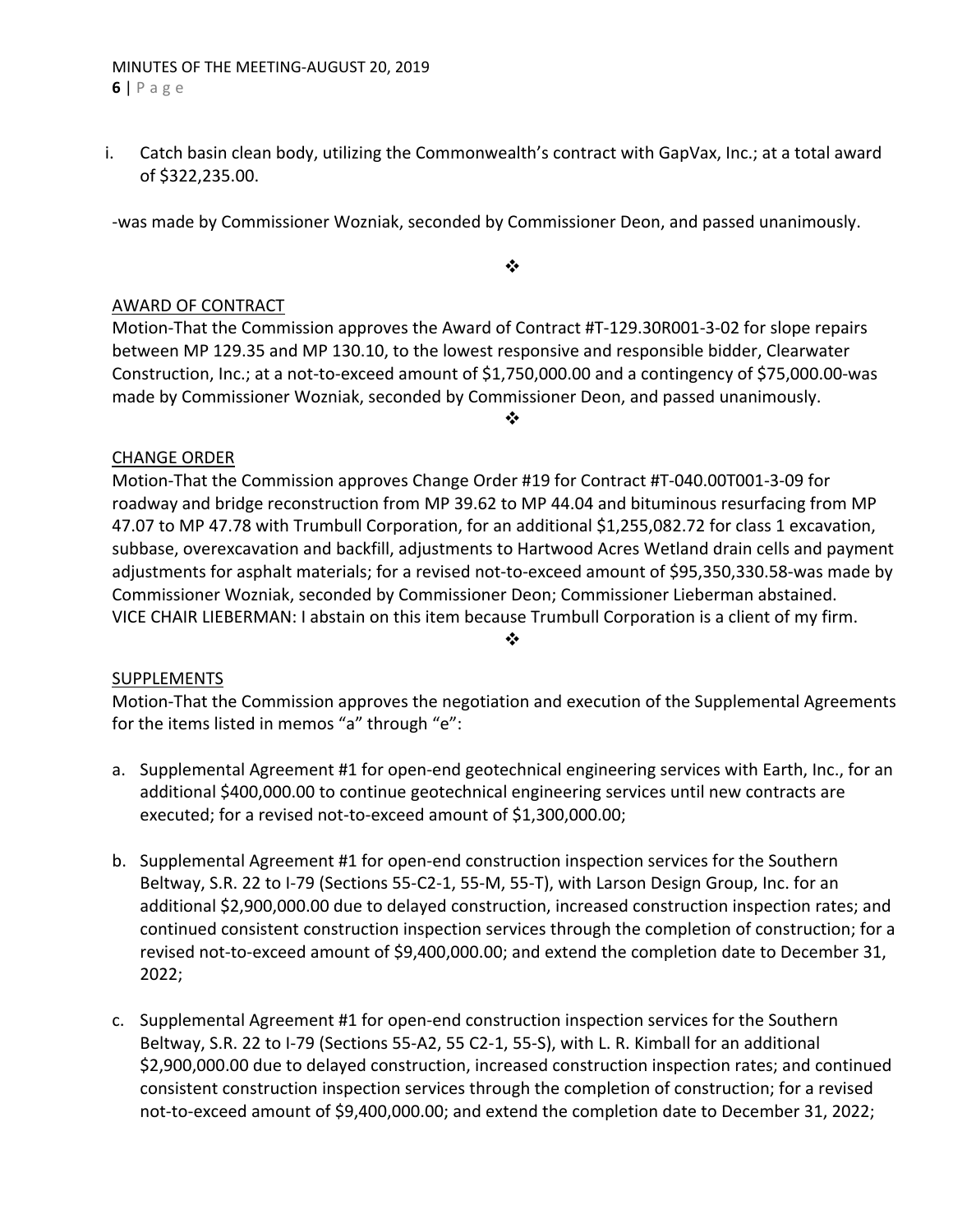#### MINUTES OF THE MEETING‐AUGUST 20, 2019 **7** | Page

- d. Supplemental Agreement #1 for open‐end construction inspection services for the Southern Beltway, S.R. 22 to I-79 (Section 55 A2), with Greenman-Pedersen, Inc. for an additional \$1,400,000.00 due to delayed construction, increased construction inspection rates; and continued consistent construction inspection services through the completion of construction; for a revised not-to-exceed amount of \$7,900,000.00; and extend the completion date to December 31, 2022;
- e. Supplemental Agreement #1 for open‐end construction inspection services for the Southern Beltway, S.R. 22 to I-79 (Sections 55 C2-1, 55-M), with Management Engineering Corporation for an additional \$2,900,000.00 due to delayed construction, increased construction inspection rates; and continued consistent construction inspection services through the completion of construction; for a revised not-to-exceed amount of \$9,400,000.00; and extend the completion date to December 31, 2022.

‐was made by Commissioner Wozniak, seconded by Commissioner Deon, and passed unanimously.

# POLICY

Motion‐That the Commission adopts Policy 8.13, Electronic Signatures, to establish procedures for the use and validity of electronic signatures‐was made by Commissioner Wozniak, seconded by Commissioner Deon, and passed unanimously.

❖

 $\frac{1}{2}$ 

# PSPC ITEMS

Motion‐That the Commission approves the award of services and authorize the negotiation and execution of an agreement with the selected firms for the items listed in memos "a" and "b":

a. RFP 8576, towing and road services from MP 0.00 to MP 24.90:

● Tow-Tegrity, Inc.-AWARDED

‐was made by Commissioner Wozniak, seconded by Commissioner Deon, and passed unanimously.

b. RFP 8547, insurance broker for employee insurance and benefit services:

● Alliant Insurance Services, Inc.-AWARDED

‐was made by Commissioner Wozniak, seconded by Commissioner Deon; Commissioner Lieberman abstained.

VICE CHAIR LIEBERMAN: I abstain on this item because Alliant Insurance Services, Inc. is a client of my firm.

❖

# INVOICE PAYMENT

Motion‐That the Commission approves payment of the invoice to ACE, through our OCIP broker AON (who retains a 15% commission), for a total amount of \$122,305.00 which represents the Builder's Risk premium for Section 55C2‐1 of the Southern Beltway (US 22 to I‐79) ‐was made by Commissioner Wozniak, seconded by Commissioner Deon, and passed unanimously.